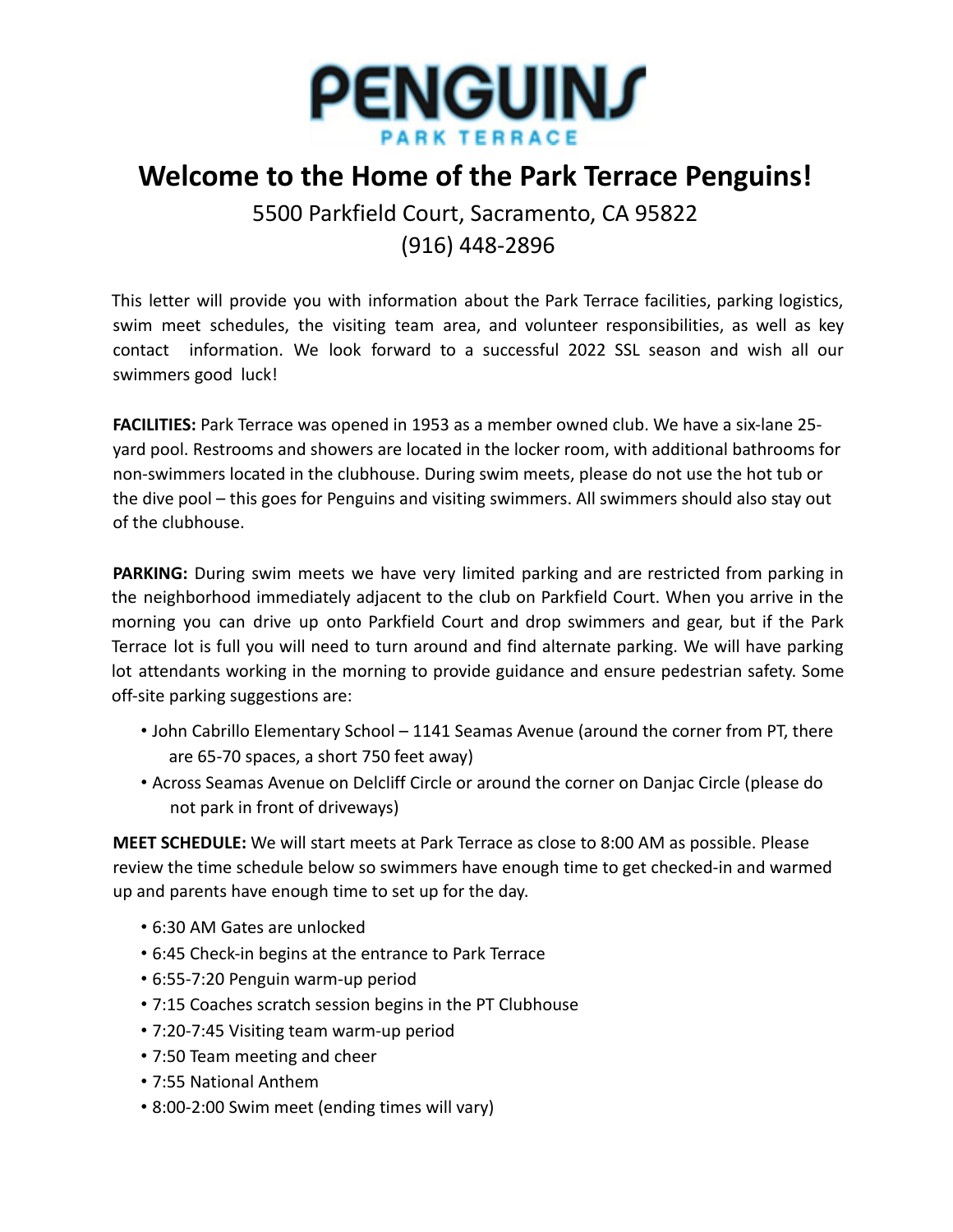

**VISITING TEAM AREA:** Our visiting team area is located along and behind the back tennis courts past the bocce ball court. To get to this area you must walk through the entrance to Park Terrace and follow the sidewalk along the south side of the pool along Lane 6. We encourage families, both home and away, to share tent space, as total lawn space at Park Terrace is limited. In the past, our visiting team area has been on the grass field at Sam Brannan Middle School directly behind the dive pool; however, we no longer have access to this area. Hopefully this will change so we have more space to spread out.

**TEAM READY BENCH:** We have a joint ready bench that is located to the right of the Lane 6 starting block by the bocce ball court and to the side of the back tennis courts. We will be running the ready bench in accordance with the protocols set forth by SSL. We will only be checking-in 6&U, 7-8 and 9-10 age groups. Relay teams are requested to only check in once they have all of their swimmers with them. For away team volunteers:

- **Please provide 8 ready bench volunteers throughout the day to work with our ready bench team**. The area will have a shade cover and seats.
	- o **4 volunteers for the morning shift** (events 1-41, the start of meet through the end of the 15-18 100 freestyle)
	- o **4 volunteers for the afternoon shift** (events 42-83, the 6&U 25 backstroke through the end of the meet)

**TIMERS:** Park Terrace's pool is a 6-lane pool that will have 3 timers per lane. There will be a timers meeting called around 7:40 AM by the dive pool. The area behind the blocks will be busy, so please make room for swimmers and meet officials. For away team volunteers:

- **Please provide 18 timers to work with our team's timers**.
	- o **9 timers for the morning shift** (events 1-41, the start of meet through the end of the 15-18 100 freestyle)
	- o **9 timers for the afternoon shift** (events 42-83, the 6&U 25 backstroke through the end of the meet)
	- $\circ$  We will provide light hospitality snacks and drinks for timers, coaches, and other meet officials.

**STROKE AND TURN:** We have 4 stroke and turn judges on deck throughout the entire meet – 2 judges from Park Terrace and 2 judges from the visiting team. It is up to your stroke and turn team to decide how they staff the pool. There will be a stroke and turn meeting called around 7:30 AM by the snack bar.

**FOOD & BEVERAGES:** Our snack bar will be open early in the morning with some light breakfast items. We will start up the BBQs mid-morning for a variety of food options including fresh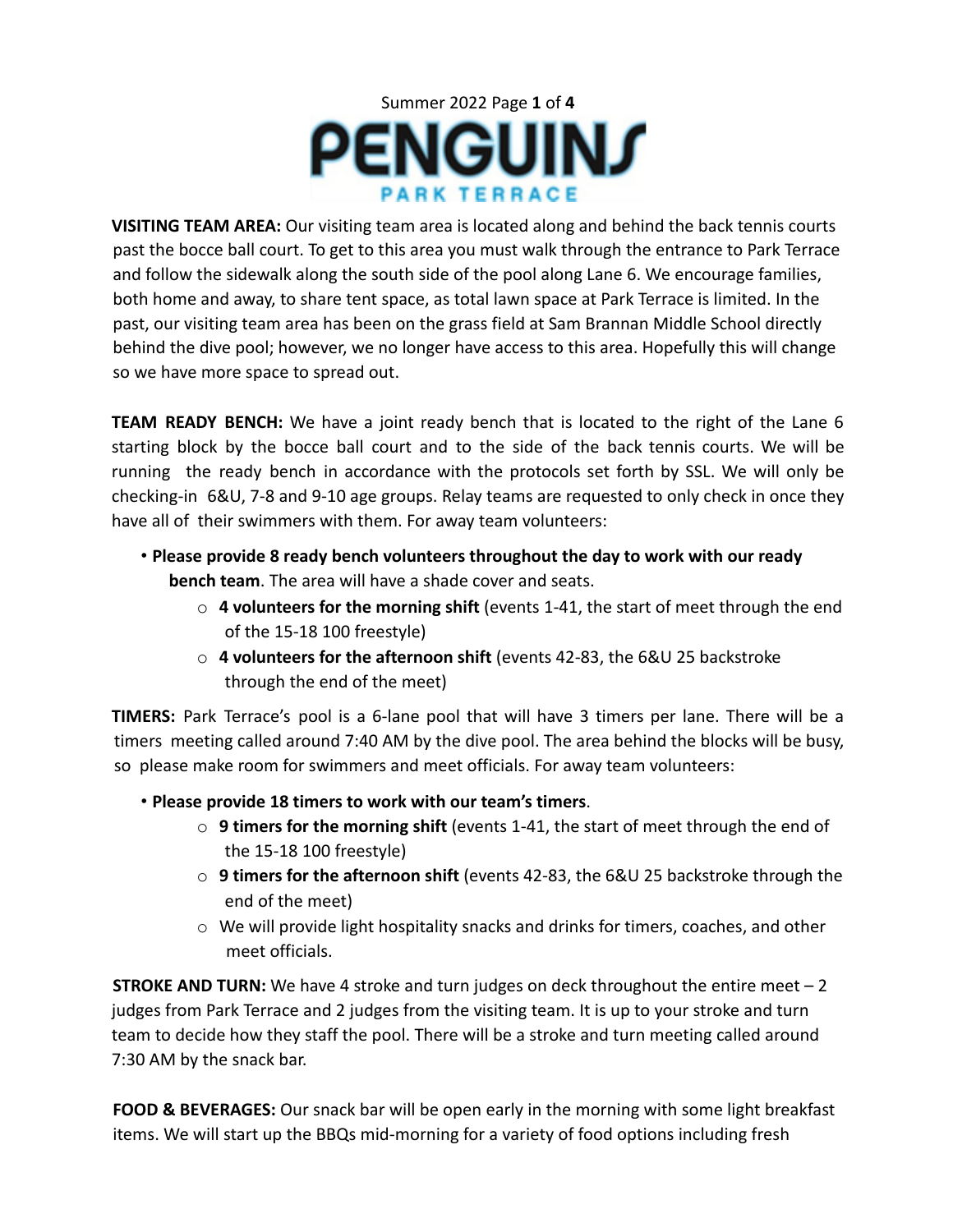

Tri-Tip sandwiches, and burgers. The snack bar will be open throughout the meet for snacks and drinks. Please bring cash for the snack bar – members can charge their club account if desired.

**COACHES LUNCHES:** The Park Terrace Penguins will host the visiting team to lunch on the day of the meet. Our league representative will deliver food tickets on the morning of the swim meet for each coach.

## **MISCELLANEOUS INFORMAITON:**

- No swimmers are allowed in the hot tub or the dive pool during swim meets. •
- No swimmers are allowed on the tennis courts during swim meets.
- Please keep swimmers out of the clubhouse during swim meets.

## **CONTACT INFORMATION:**

- Park Terrace Main Office: 916-448-2896
- Penguins Aquatics Director: Janet Riggs
- Penguins Head Coach: Nick Shideler
- Aquatics Committee Chair: Mark Nordberg
- SSL Representative: Brian Moore
- Head Timer, Amanda Bauer
- Meet Referee, Nathan Barankin
- Ready Bench, Katie Bruner
- Head Stroke and Turn Judge, Mark Nordberg
- Head Timer, Tricia Ouchi

**COVID INFORMATION:** Park Terrace will follow the Public Health Order established for Sacramento County: https://www.saccounty.gov/COVID-19/Pages/default.aspx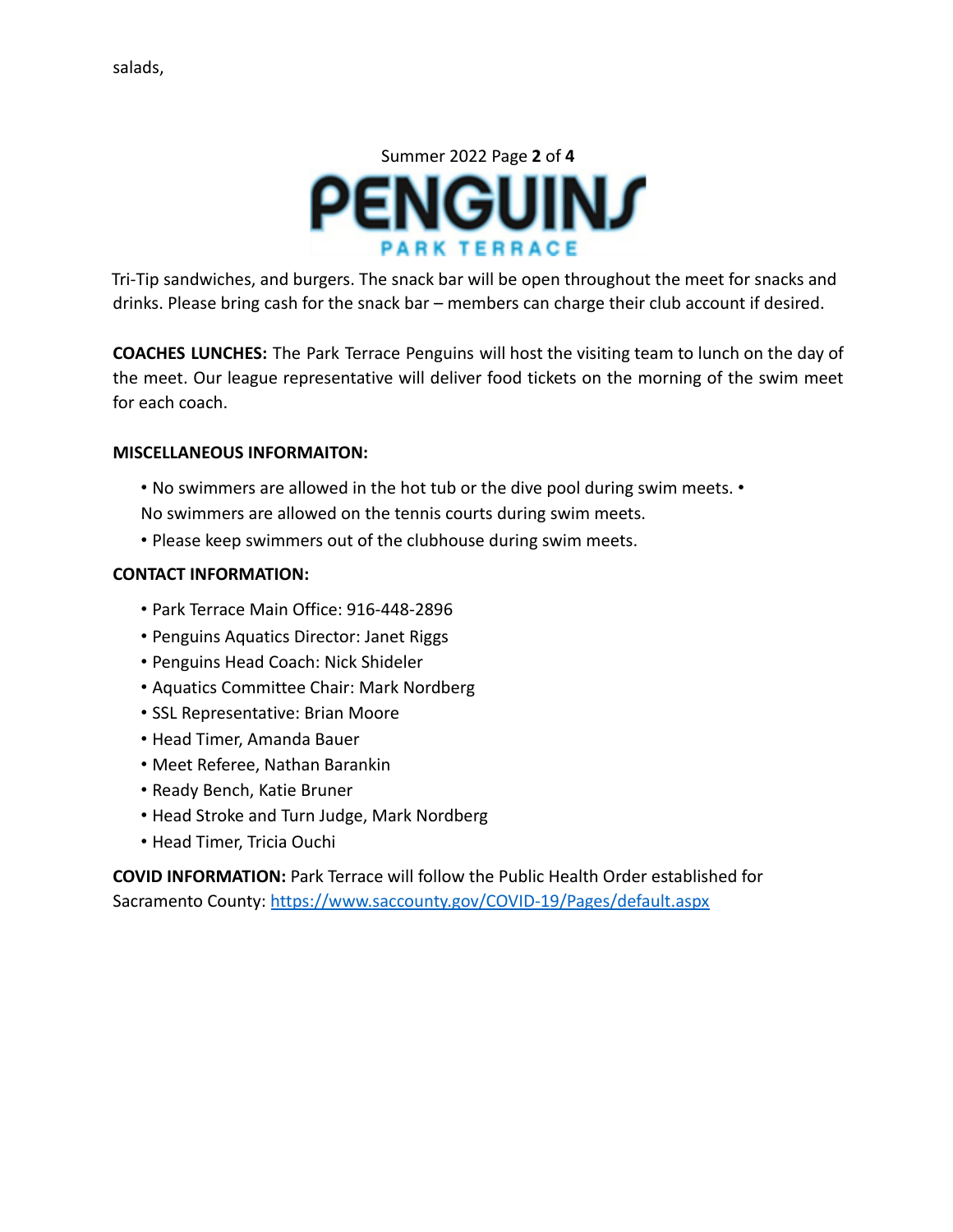